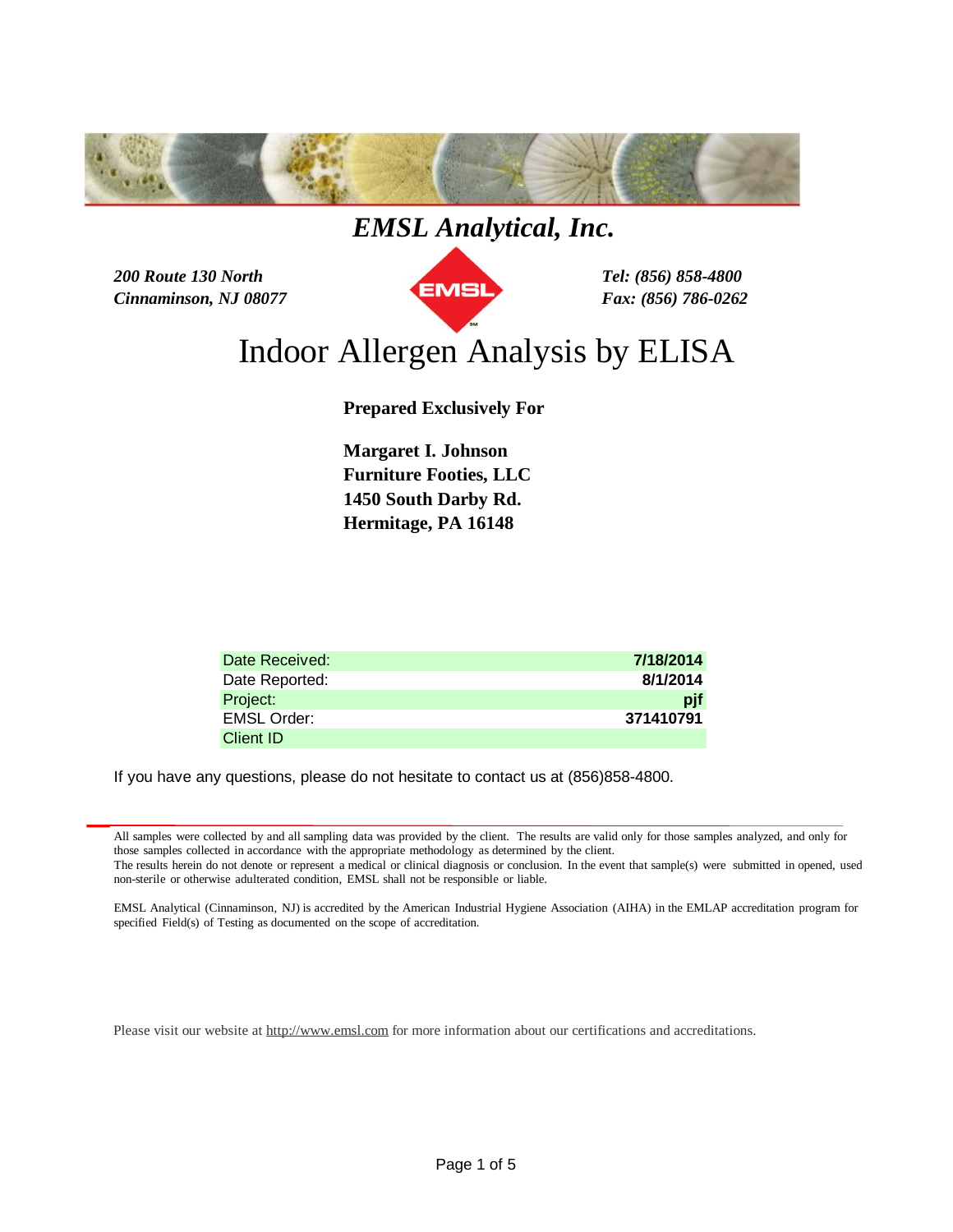

**Margaret I. Johnson**

**Furniture Footies, LLC 1450 South Darby Rd.**

**Hermitage, PA 16148**

# **EMSL Analytical, Inc.**

200 Route 130 North | Cinnaminson, NJ 08077 Phone: 856.858.4800 Fax: 856.786.0262 Email: [westmontmicro@emsl.com](mailto:westmontmicro@emsl.com)

**EMSL Reference: 371410791 Date Collected: Date Received:** 7/18/2014 **Date Reported:** 8/1/2014

## Indoor Allergen Report

| <b>NA</b> | Lab Sample ID           | 371410791-1 |
|-----------|-------------------------|-------------|
|           | <b>Client Sample ID</b> |             |
|           | <b>Sample Location</b>  |             |

| <b>Test Parameter</b> | <i><b>Antigens</b></i> | <b>Detection Limits</b> | <b>Concentrations</b> |           | <b>Allergen Risk Levels</b> |
|-----------------------|------------------------|-------------------------|-----------------------|-----------|-----------------------------|
| Latex Allergen        | Hey b <sub>5</sub>     | 0.025                   | ND                    | $\mu$ g/g |                             |
| Latex Allergen        | Hev $b6.02$            | 0.025                   | ND                    | $\mu$ g/g |                             |

Farlyr Nelk

*Farbod Nekouei M.S., Lab Manager*

Or Other Approved Signatory

Low: Not Sufficient to cause symptoms. Moderate: Risk for sensitization and bronchial hyperactivity. High: Risk for acute allergic asthma attack. μg/g: Micrograms per gram, U/g: Units per gram, ng/g: Nanogram per gram. N/A: Not Applicable. ND (None Detected): Indicates that the amount of allergen in the sample is below the detection limits.

†: Sufficient evidence is not available for risk levels

This report and guidelines furnish information only. Whether an individual suffers allergic symptoms or not depends on his/her medical history and previous exposure.

This report has been prepared by EMSL Analytical, Inc. at the request of and for the exclusive use of the client named in this report.

Completely read the important terms, conditions, and limitations that apply to this report.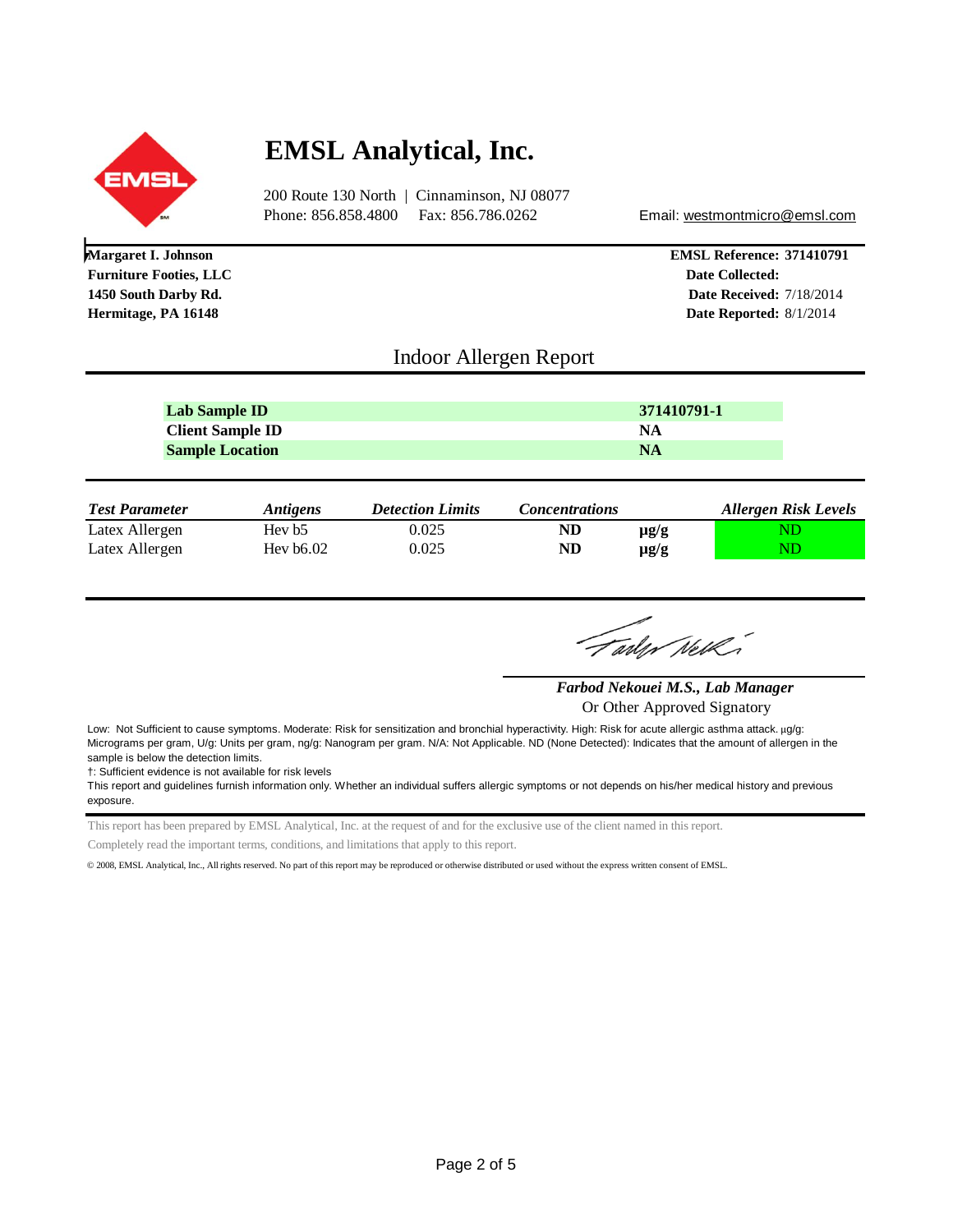

200 Route 130 North | Cinnaminson, NJ 08077 Phone: 856-858-4800 | Fax: 856-786-0262 [www.EMSL.com](http://www.EMSL.com)

EMSL Order: 371410791

### **Guidelines to Interpretation**

|                    |        |                                                                               |            |            |            | µg/g        |             |             |             |             |             |             |
|--------------------|--------|-------------------------------------------------------------------------------|------------|------------|------------|-------------|-------------|-------------|-------------|-------------|-------------|-------------|
|                    | $<$ DL | <1                                                                            |            | 2          | 3          | 4           | 5           | 6           |             | 8           | 9           | $>10$       |
| Fel d1             | ND     | Low                                                                           | Mod        | Mod        | Mod        | Mod         | Mod         | Mod         | <b>Mod</b>  | <b>High</b> | <b>High</b> | <b>High</b> |
| Can f1             | ND     | Low                                                                           | Low        | Mod        | Mod        | <b>Mod</b>  | Mod         | <b>Mod</b>  | <b>Mod</b>  | <b>Mod</b>  | Mod         | <b>High</b> |
| Der $p1$           | ND     | Low                                                                           | Low        | Mod        | Mod        | <b>Mod</b>  | Mod         | <b>Mod</b>  | <b>Mod</b>  | <b>Mod</b>  | Mod         | <b>High</b> |
| Der f1             | ND     | Low                                                                           | Low        | <b>Mod</b> | <b>Mod</b> | <b>Mod</b>  | Mod         | <b>Mod</b>  | Mod         | <b>Mod</b>  | Mod         | <b>High</b> |
| $Mus$ m $1$        | ND     | Insuffient information available in research publications for interpretation. |            |            |            |             |             |             |             |             |             |             |
| $\mu$ g/m $3$      |        |                                                                               |            |            |            |             |             |             |             |             |             |             |
| Rat n1             | ND     | $<$ 0.7 µg/m3 = Not associated with increased risk of asthma                  |            |            |            |             |             |             |             |             |             |             |
| Hey b <sub>5</sub> | ND     | $<$ 0.6 ng/m3 = Not associated with increased risk of asthma                  |            |            |            |             |             |             |             |             |             |             |
| Hev $b6.02$        | ND     | $<$ 0.6 ng/m3 = Not associated with increased risk of asthma                  |            |            |            |             |             |             |             |             |             |             |
|                    | U/g    |                                                                               |            |            |            |             |             |             |             |             |             |             |
| Bla g1             | ND     | <b>Low</b>                                                                    | <b>Mod</b> | <b>Mod</b> | <b>Mod</b> | <b>High</b> | <b>High</b> | <b>High</b> | <b>High</b> | <b>High</b> | <b>High</b> | High        |

 $B$ la g $2$  †  $\hbox{ND}$   $\hbox{ND}$   $\hbox{Low}$   $\hbox{Mod}$  Mod  $\hbox{Mod}$  High  $\hbox{High}$  High  $\hbox{High}$  High  $\hbox{High}$  High

† *Suggested levels. Not officially established.*

Note: This report and guidelines furnish information only.

Whether an individual suffers allergic symptoms or not depends on his/her medical history and previous exposure.

### **References**

*Journal of Allergy and Clinical Immunology 1989; 83:416-427 Journal of Allergy and Clinical Immunology 1995; 96:449-456 The American review of respiratory disease 1990; 141:361-367 The American review of respiratory disease 1993; 147:573-578 Environmental Health Perspectives 2002; 110:419-425*

*Clinical and Experimental Allergy 1998; 28(5):537-44*

### **Terminology**

| Allergen         | A substance which reacts with the body's immune system to produce an allergic reaction.               |
|------------------|-------------------------------------------------------------------------------------------------------|
| Antigen          | A substance, foreign to the body, which stimulates the production of antibodies by the immune system. |
| Bla g1           | Blattella germanica (Cockroach) allergen 1                                                            |
| Bla g2           | <i>Blattella germanica</i> (Cockroach) allergen 2                                                     |
| Can f1           | Canis familiaris (Dog) allergen 1                                                                     |
| Der f1           | Dermatophagoides farinae (Dust Mites) allergen 1                                                      |
| Der p1           | Dermatophagoides pteronyssinus (Dust Mites) allergen 1                                                |
| Detection Limits | DL is the smallest amount of a substance, in this case antigens, which can be measured.               |
| Fel d1           | Felis domesticus (Cat) allergen 1                                                                     |
| Hev b5           | <i>Hevea brasiliensis</i> (Latex) allergen 5                                                          |
| Hev b6.02        | <i>Hevea brasiliensis</i> (Latex) allergen 6.02                                                       |
| Mus m1           | <i>Mus musculus</i> (Mouse) allergen 1                                                                |
| ND               | None detected, if any allergens are present they are below the detection limits.                      |
| Rat n1           | Rattus norvegicus (Rat) allergen 1                                                                    |

This report has been prepared by EMSL Analytical, Inc. at the request of and for the exclusive use of the client named in this report.

Completely read the important terms, conditions, and limitations that apply to this report.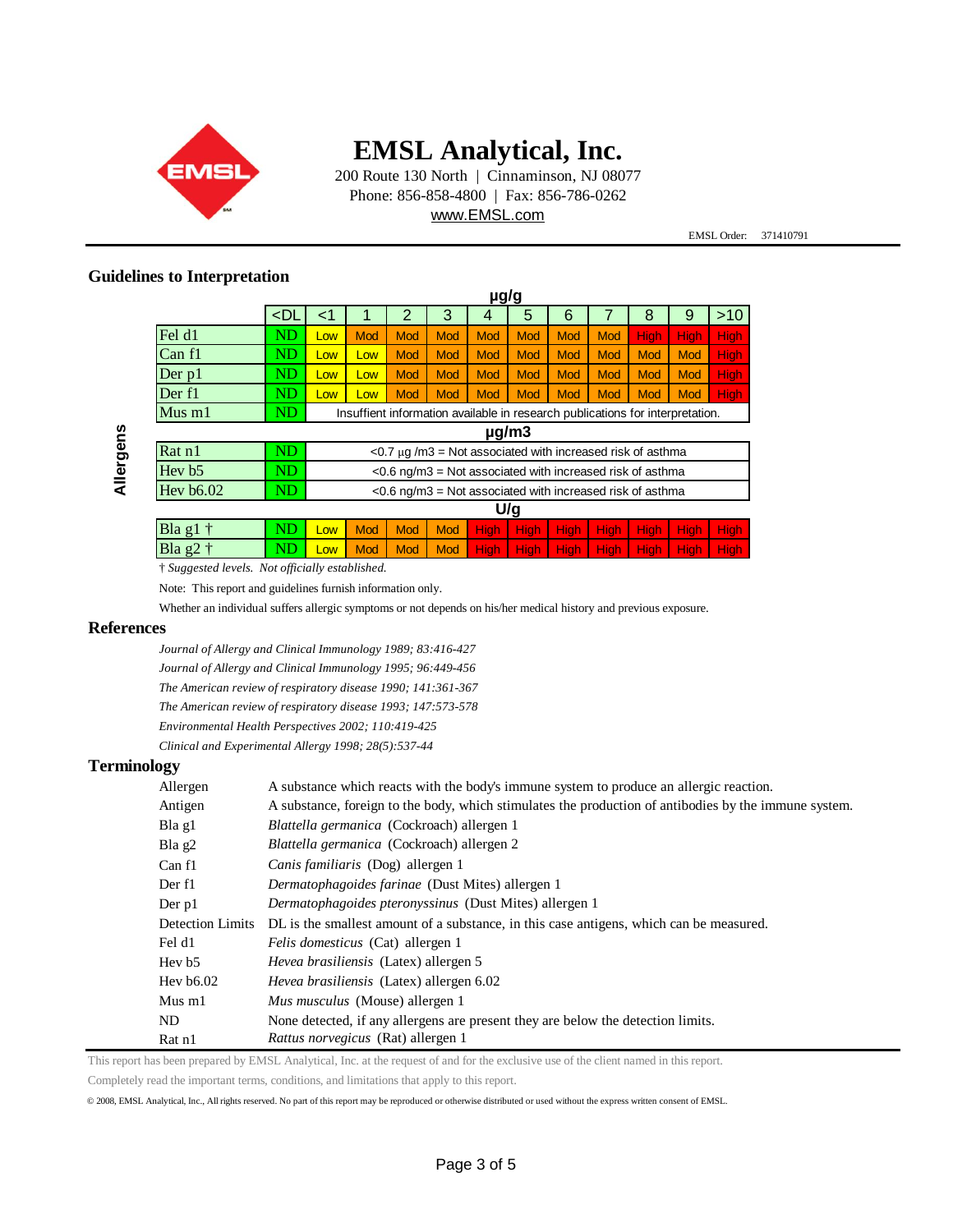

200 Route 130 North | Cinnaminson, NJ 08077 Phone: 856-858-4800 | Fax: 856-786-0262 [www.EMSL.com](http://www.EMSL.com)

EMSL Order: 371410791

#### **Important Terms, Conditions, and Limitations**

#### **A. Sample Retention**

Samples analyzed by EMSL will be retained for 60 days after analysis date. Storage beyond this period is available for a fee with written request prior to the initial 30 day period. Samples containing hazardous/toxic substances which require special handling will be returned to the client immediately. EMSL reserves the right to charge a sample disposal fee or return samples to the client.

#### **B. Change Orders and Cancellation**

All changes in the scope of work or turnaround time requested by the client after sample acceptance must be made in writing and confirmed in writing by EMSL. If requested changes result in a change in cost the client must accept payment responsibility. In the event work is cancelled by a client, EMSL will complete work in progress and invoice for work completed to the point of cancellation notice. EMSL is not responsible for holding times that are exceeded due to such changes.

#### **C. Warranty**

EMSL warrants to its clients that all services provided hereunder shall be performed in accordance with established and recognized analytical testing procedures and with reasonable care in accordance with applicable federal, state and local laws. The foregoing express warranty is exclusive and is given in lieu of all other warranties, expressed or implied. EMSL disclaims any other warranties, express or implied, including a warranty of fitness for particular purpose and warranty of merchantability.

#### **D. Limits of Liability**

In no event shall EMSL be liable for indirect, special, consequential, or incidental damages, including, but not limited to, damages for loss of profit or goodwill regardless of the negligence (either sole or concurrent) of EMSL and whether EMSL has been informed of the possibility of such damages, arising out of or in connection with EMSL's services thereunder or the delivery, use, reliance upon or interpretation of test results by client or any third party. We accept no legal responsibility for the purposes for which the client uses the test results. EMSL will not be held responsible for the improper selection of sampling devices even if we supply the device to the user. The user of the sampling device has the sole responsibility to select the proper sampler and sampling conditions to insure that a valid sample is taken for analysis. Any resampling performed will be at the sole discretion of EMSL, the cost of which shall be limited to the reasonable value of the original sample delivery group (SDG) samples. In no event shall EMSL be liable to a client or any third party, whether based upon theories of tort, contract or any other legal or equitable theory, in excess of the amount paid to EMSL by client thereunder.

This report has been prepared by EMSL Analytical, Inc. at the request of and for the exclusive use of the client named in this report. Completely read the important terms, conditions, and limitations that apply to this report.